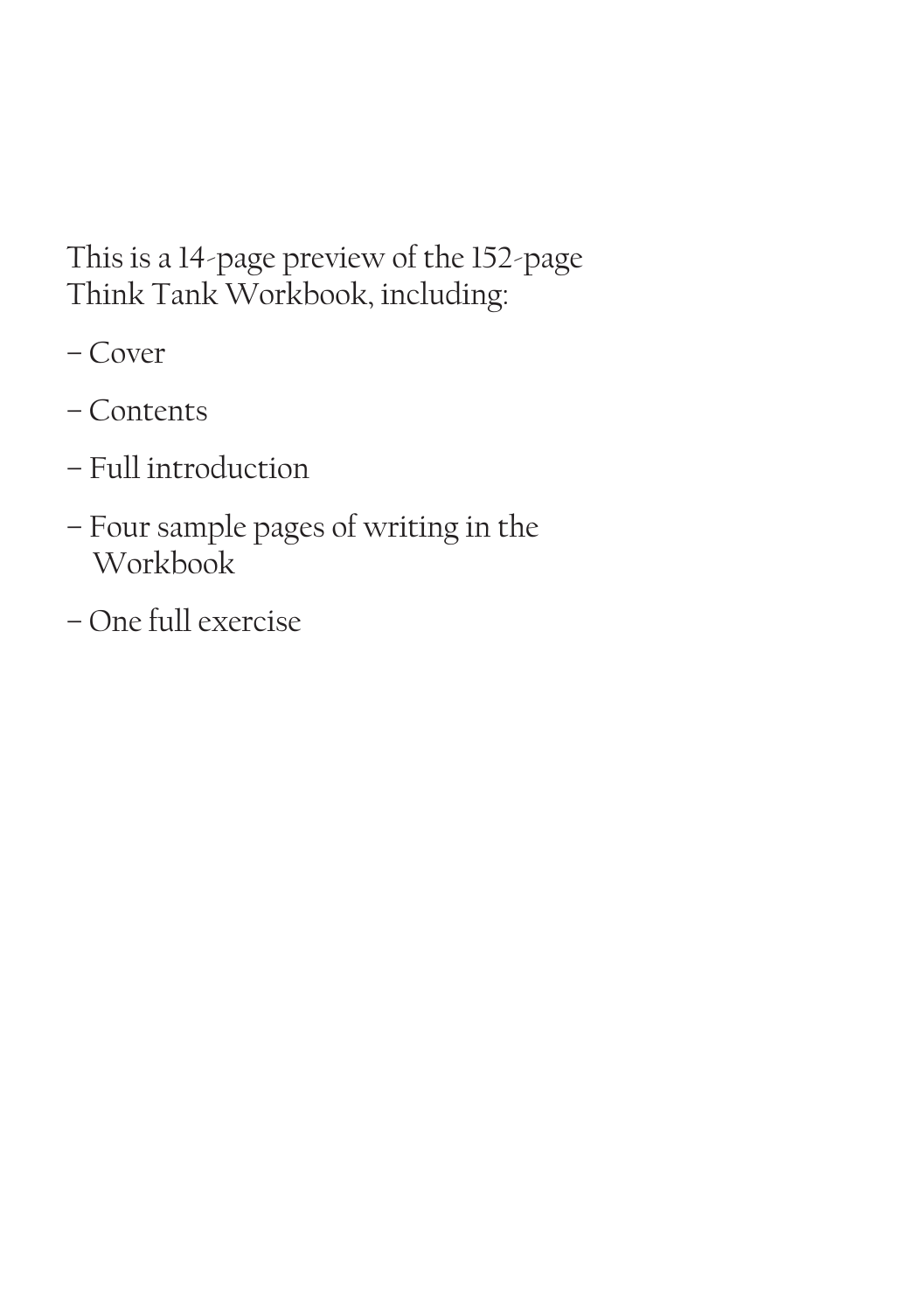## **PACITTI COMPANY THINK TANK WORKBOOK**

**Edited by Robert Pacitti, Lucy Walker & Deveril**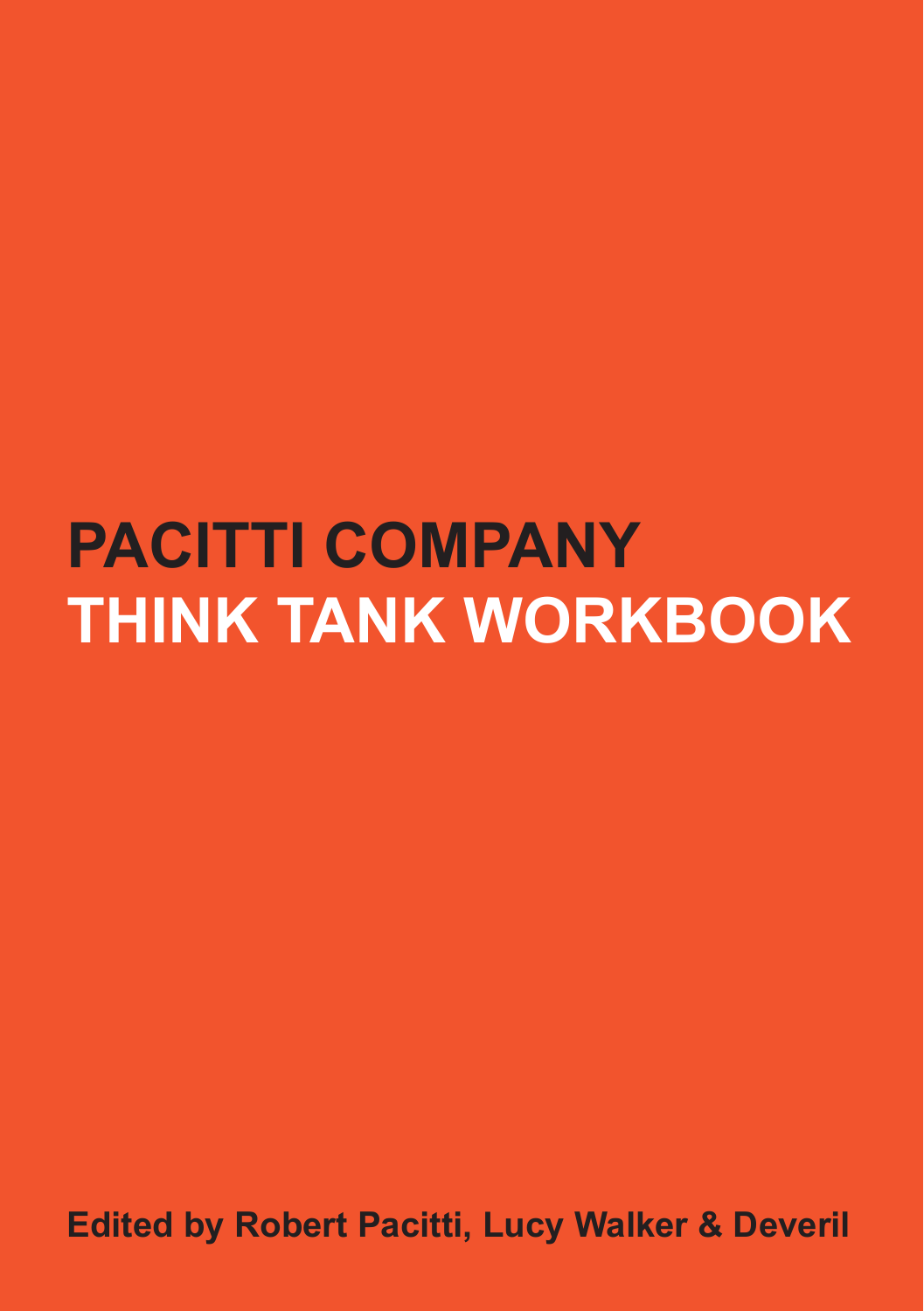**What role can live performance play in starting conversations, or even building new communities? What might heritage mean? Is theatre still useful in our digital age? What about those artists that undertake radical experiments in their practices, that strive to take risks, and grapple with the really big stuff of our age? Can complicated questions be asked, or answered, in ways that are accessible? Our thoughts are that it's more useful to share the discussion than merely tell you what we think.**

**At the Think Tank, Pacitti Company welcomes broad audiences to a curated rolling programme of local, national and international events. These activate thinking and discussion around live art, performance and wider cultural topics. The Think Tank offers accessible, affordable public events, led by artists and experts from a range of diverse fields.**

**This book of texts and creative exercises is for artists, students, researchers, archivists and policy makers. Welcome to the Think Tank Workbook.**

**ISBN: 978-0-9565447-1-1**

# **PACITTI COMPANY**





ported using public funding by **COUNCIL**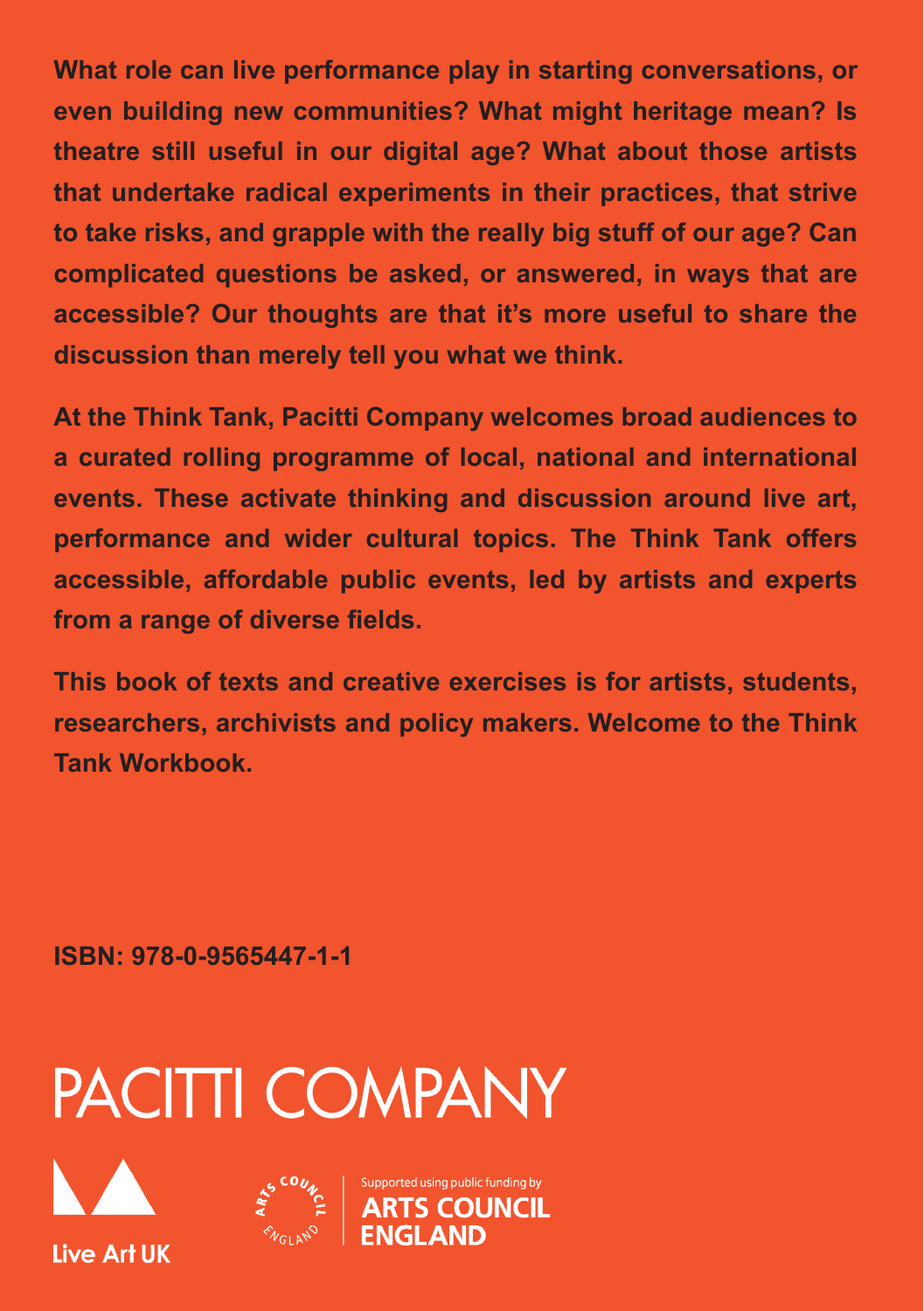#### **THINK TANK WORKBOOK**

Editors: Robert Pacitti, Lucy Walker & Deveril Design: James Gorry & Robert Pacitti Producer: Pacitti Company Print: Five Castles Press Published by Pacitti Company and Live Art UK First published in the United Kingdom

© 2014 Pacitti Company, individual authors & artists

All opinions expressed in material contained within this publication and those of the authors and artists and not necessarily those of the publishers.

All rights reserved. No part of this book may be reproduced, stored in a retrieval system, or transmitted, in any form or by any means electronic, mechanical, photocopying, recording or otherwise without prior written permission from the publishers: Pacitti Company, The Victorian Wing, High Street, Ipswich, Suffolk, IP1 3QH. UK

Every effort has been made to trace all copyright holders but if any have been inadvertently overlooked the editors and publisher will happily rectify this in subsequent editions.

The publishers wish to thank all contributors to this book, the Live Art Development Agency, Ipswich Borough Council, Colchester & Ipswich Museums Service, Unlocked: Collections + Creativity, Culture Lab and Newcastle University.

The Think Tank programme and Think Tank Workbook are produced in house as initiatives of Pacitti Company.

The Think Tank Workbook was launched at SPILL Festival 2014. www.spillfestival.com

Pacitti Company is supported by Arts Council England through National Portfolio Organisation funding. www.pacitticompany.com

Live Art UK, the national network of Live Art promoters, is supported by Arts Council England through the Live Art Development Agency's National Portfolio Organisation funding. www.liveartuk.org

ISBN: 978-0-9565447-1-1







# THINK TANK WORKBOOK

### Edited by ROBERT PACITTI, LUCY WALKER and DEVERIL

What role can live performance play in starting conversations, or even building new communities? What might heritage mean? Is theatre still useful in our digital age? What about those artists that undertake radical experiments in their practices, that strive to take risks, and grapple with the really big stuff of our age? Can complicated questions be asked, or answered, in ways that are accessible? Our thoughts are that it's more useful to share the discussion than merely tell you what we think. Welcome to the Think Tank Workbook.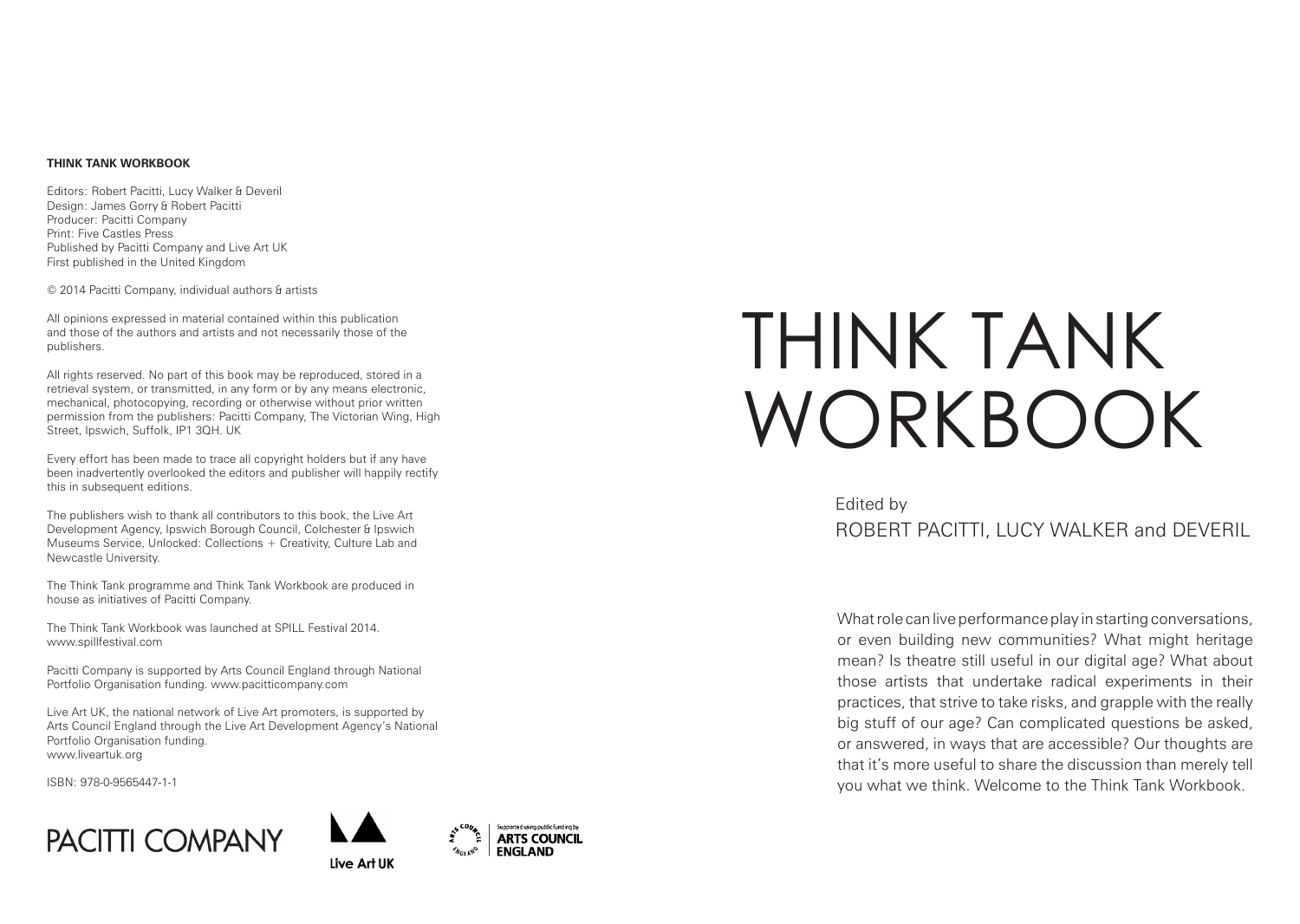## CONTENTS

## PART ONE: TEXTS

## PART TWO: EXERCISES

| <b>INTRODUCTION</b>                                                                                              | 6  | MEET THE ASSOCIATES - ON THE PAST - LUCY WALKER       | 106 |
|------------------------------------------------------------------------------------------------------------------|----|-------------------------------------------------------|-----|
| NOTES ON CONTRIBUTORS                                                                                            | 8  | MEET THE ASSOCIATES - ON THE PRESENT - JOHN BOWERS    | 108 |
| <b>GENERAL HOUSEKEEPING TIPS</b>                                                                                 | 10 | MEET THE ASSOCIATES - ON THE FUTURE - JOHANNA LINSLEY | 110 |
|                                                                                                                  |    | METAL LAB - SIMON POULTER & REYNIR HUTBER             | 112 |
| EVOLVING THE THINK TANK<br>ROBERT PACITTI                                                                        | 14 | ADVENTURES IN LIFE DRAWING - ROBERT PACITTI           | 114 |
|                                                                                                                  |    | A FORENSIC FEAST - GIOVANNA MARIA CASETTA             | 116 |
| AUDIENCE AS PARTICIPANT<br><b>DEVERIL</b>                                                                        | 36 | <b>READING ROOM - PACITTI COMPANY</b>                 | 118 |
|                                                                                                                  |    | A PEOPLE'S PECULIAR - ROBERT PACITTI                  | 120 |
|                                                                                                                  |    | HORRORSHOW - ROBERT PACITTI                           | 122 |
| PERFORMING COLLECTIONS<br><b>TEST DEPARTMENT</b><br>REAPPROPRIATING MUSEUM COLLECTIONS<br>JOHN BOWERS & TIM SHAW | 56 | FATTY & BUTCH - KATY BAIRD & LUCY HUTSON              | 124 |
|                                                                                                                  |    | BLOOD & GUTS - jamie lewis hadley & MARTIN O'BRIEN    | 126 |
|                                                                                                                  |    | ON OBSESSION - LAUREN BARRI HOLSTEIN                  | 128 |
|                                                                                                                  | 58 | THE LONG TIME - BRENDAN KEANEY, LUKE PELL & GUESTS    | 130 |
|                                                                                                                  |    | ON DEATH - ROBERT PACITTI                             | 132 |
| HERITAGE IS POLITICAL: IT BELONGS TO US<br><b>LUCY WALKER</b>                                                    |    | TAROT FEAST - DIANA TAYLOR                            | 134 |
|                                                                                                                  | 70 | THE SHADOW MUSEUM - SEASON BUTLER                     | 136 |
|                                                                                                                  |    | INSIDE MEDEA'S LAB - JULIA BARDSLEY                   | 138 |
| PERFORMING COLLECTIONS: NOTES & ACTIONS<br>ROBERT PACITTI & LUCY WALKER                                          | 82 | THREAD - ROBERT PACITTI & LUCY WALKER                 | 140 |
|                                                                                                                  |    | ON MIGRATION - LUCY WALKER                            | 142 |
|                                                                                                                  |    | <b>GRAVITY - MEHMET SANDER</b>                        | 144 |
| <b>THREAD</b><br>ROBERT PACITTI & LUCY WALKER                                                                    | 93 | THINK TANK CURATED EVENTS CHRONOLOGY                  | 146 |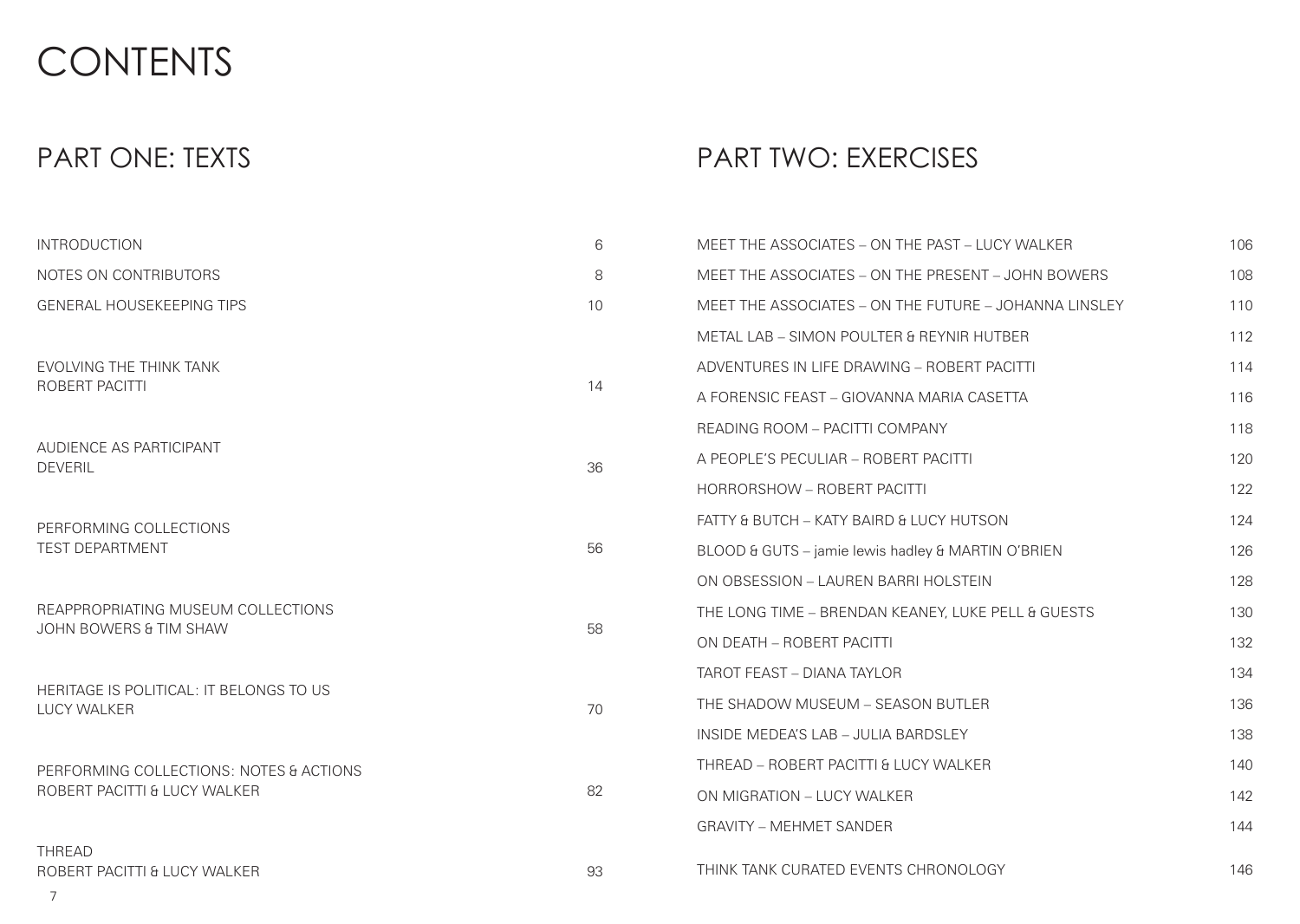## INTRODUCTION ROBERT PACITTI

Welcome to the Think Tank Workbook, a volume of writing, thinking and creative exercises from the Pacitti Company Think Tank. Housed within the specially refurbished Victorian Wing of the Ipswich Museum and Art School Gallery, the Think Tank is a building-based resource for the ongoing exploration and study of live performance and radical praxis. It is also a new type of community centre, fusing arts and heritage with just about any other territory someone might bring to the table.

> Pacitti Company welcomes broad audiences at the Think Tank, to a curated rolling programme of local, national and international events. These activate thinking and discussion around live art, performance and wider cultural topics. The Think Tank offers accessible, affordable public events, led by artists and experts from a range of diverse fields.

> The Think Tank is also an incubator space that enables artists to spend time in residence, investigate crossovers between experimental art practices and culture at large, and to engage with peers and members of the public. Through its work at the Think Tank, Pacitti Company cultivates relationships between artists and participant audiences by activating fresh forms of public discussion.

These events and sessions are recorded by various means, so that a cumulative body of research and knowledge extends beyond the experiences of those present, into territories that serve researchers, students, archivists, practitioners and policy makers.

This publication brings together a range of people who have been involved with the Think Tank since its beginning. Think Tank Associates Lucy Walker, John Bowers, Johanna Linsley and Deveril have all made insightful and inspiring contributions – my sincere thanks goes to each of them. I am also indebted to the many extraordinary artists that have taken part in the programme to date, and who have given their permission for elements of their work to be reproduced here in written form.

This book is co-published by Pacitti Company and Live Art UK – a national network, bringing together key promoters and facilitators to support and develop the Live Art infrastructure for the benefit of artists and audiences. I thank them for their support.

As well as being the person that curates and facilitates the Think Tank I also remain an avid audience member and participant of the events that take place onsite. I can still easily be moved by radical ideas and unexpected connections – especially those that linger and subsequently impact on my worldview. I hope this book extends some of that potential to you. It is the result of many conversations – big and small, planned and spontaneous – between all sorts of wonderfully opinionated, questioning folk. I find their provocations and ideas inspiring, and hope you do to.

Robert Pacitti October 2014 Defining 'EXPERT':

The Oxford English Dictionary describes the noun expert as:

*'A person who is very knowledgeable about or skillful in a particular area.'* 

The Think Tank then celebrates that each of us is the world's leading expert in our own life experiences, beliefs, skills and knowledge. From this position, all views are valid.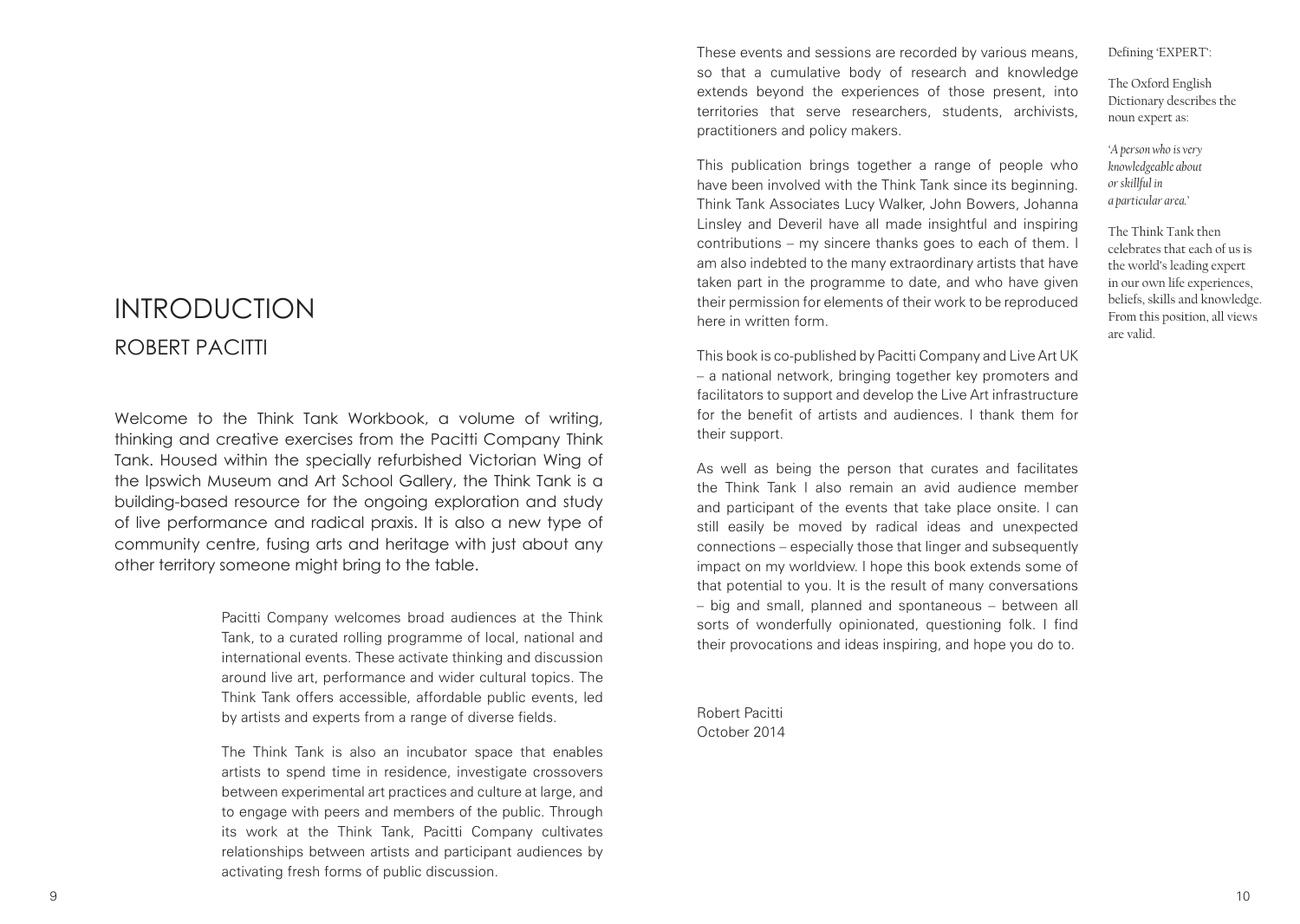## AUDIENCE AS PARTICIPANT DEVERIL

I am writing this essay as the most recent Associate to the Think Tank. I have known Robert Pacitti for many years; we were at the same school, albeit in different years. We both grew up in Ipswich in the 1970s and '80s, and because our younger siblings were in the same class at school, we knew one another. We were both alternatives: sporting make-up, wearing jumble sale clothes and listening to punk, new wave and indie music, in a place where to be seen as an outsider and different was slightly risky. I became more and more 'gothic' and troubled, beaten up on more than one occasion for how I looked, and Robert escaped Ipswich for elsewhere. Our lives were heading in different directions, but it was to be live art and performance that brought us together again.

> Fast forward a decade or more to the late-1990s at an emergency meeting to discuss the state of live art in the UK following a cut to Forced Entertainment's funding. We met again at the welcome desk, where Robert was behind it greeting attendees to the event. We recognised each other, and later realised from where: Ipswich. After this meeting, we served together on the initial steering committee of the New Work Network. And then our lives drifted to other places again, but thanks to social media we reconnected.

Recently, I moved back to Ipswich with my family, inspired greatly by Robert and his cultural stirring-up of a town that I think I heard Spike Milligan on *Pebble Mill at One* derisively describe as a place where the dead walk above the ground (it should be noted that Milligan said similar things about a lot of places).

The Think Tank, housed in a building that was once part of the art school, is situated in the centre of the museum complex, although not part of the museum *per se*. The first event I attended at the Think Tank was The Shadow Museum. It was highly evocative for me, as in 1979 or so I had been a regular attendee of Ipswich Museum's Saturday morning museum club: an ahead-of-its-time children's workshop which both educated and entertained, and allowed for young people to run free in the museum.

Seeing Robert in this setting, bespectacled and bearded, while being asked to participate in a museum-related installation was a very emotive event. It sealed my decision to stay in Ipswich. Following a couple of informal meetings with Robert at his offices, I was asked by him and Lucy Walker to be the filmmaker for a small project: a short experimental film called *THREAD* (about which more will be said elsewhere).

I have seen some of Robert's previous work, and I am sympathetic to many of his artistic aims. I have been honoured to work with him and pleased to share some thoughts and ideas inspired by Think Tank events and documentation of those events.

What follows is written largely in an academic voice, as that is what I know best, and is intended to be an enjoyable and informative overview of some key theoretical debates sparked by the Think Tank participants and their contributions, especially relating to the themes:

- • Evolving communities
- Atypical practices
- **Ethics of participation**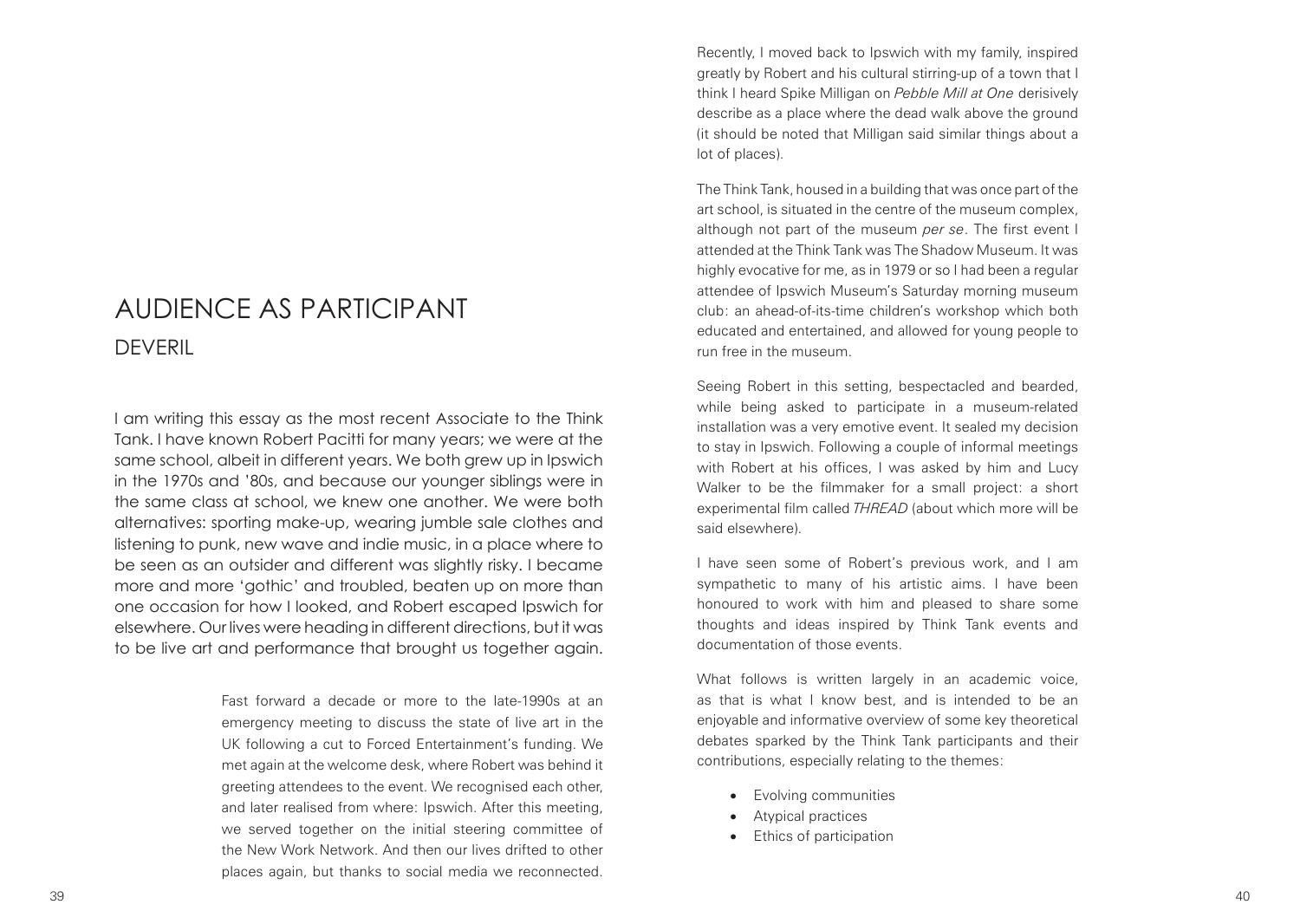### PERFORMING COLLECTIONS

A Think Tank strand investigating arts & heritage Funded by Colchester + Ipswich Museums as part of UNLOCKED: Collections + Creativity.

## HERITAGE IS POLITICAL: IT BELONGS TO US LUCY WALKER

As an archaeologist and landscape historian, I am associated with the Pacitti Company Think Tank in Ipswich to explore how we can meaningfully engage with the physical remains of past lives. I am particularly interested in how we can use our heritage resources as a prism through which to view contemporary issues relating to how we live today. My main question concerning heritage resources is: Can we enable a wider range of communities to engage with them in order to encourage multiple perspectives?

#### **FINDING A VOICE: MAKING SENSE OF THE PRESENT**

In the first instance I look to the ground: the landscapes around us which hold the physical and emotional 'memories' of many times and places. The physical remains of past lives surround us, in our daily trajectories, in our streets, in the countryside around our towns and villages. Generally we walk on the surface; often unaware of how these past lives and events shape the ground we walk on. They inform the contours of our actual terrains and our mental maps – our journeys home, to work, to friends, to the pub, our walks along the rivers and canals, the footpaths through our

#### woods and fields.

This is really brought home by the patterns revealed in landscapes when seen from the air, captured in aerial photographs. Traces of ancient settlements, track ways, buildings and burial grounds may determine the shape of present boundaries, or show up in the contours of the land or as marks in fields where crops grow differentially over ditches, pits and walls. The shape of our fields and the morphology of our towns and villages reflect past patterns of activity, economic and social relationships of power or survival.

Field archaeologists see this all the time when excavating the ground: layers of physical matter – the output of human activity now transposed into sediments and soils – may survive under the plough soil. In towns, even more complex occupation layers are superimposed on each other beneath our feet, representing centuries of life and death. In the City of London, you can expect to dig through at least 3 metres of 'stratigraphy' – the word we use for the compressed, physical layers of occupation – representing nearly two millennia of human debris, before getting to the earliest anthropogenic layers which signal the growth of a new, Roman town in the newly conquered Britain.

In 1955, William Hoskins engagingly demonstrated the possibility of reading the history of human activities in the contours of the English landscape.<sup>1</sup> His readership was trying to make sense of their lives after two devastating world wars which had destroyed more than could ever have been dreamt possible. People wanted to find roots or physical and emotional meaning in what was evidently a radically changed world.

This post-World War II consciousness of loss and change, combined with the huge project of rebuilding modern Britain, led to the formation of archaeology units around the UK (and also in Europe) employing people to excavate sites about to be obliterated by new roads and building developments, even whole landscapes reshaped by bombs or gravel extraction. This was called 'Rescue Archaeology'. In 1979, new legislation framed the idea of preserving or

<sup>1</sup> William Hoskins (1955), *The Making of the English Landscape*, with many reprints and later editions.